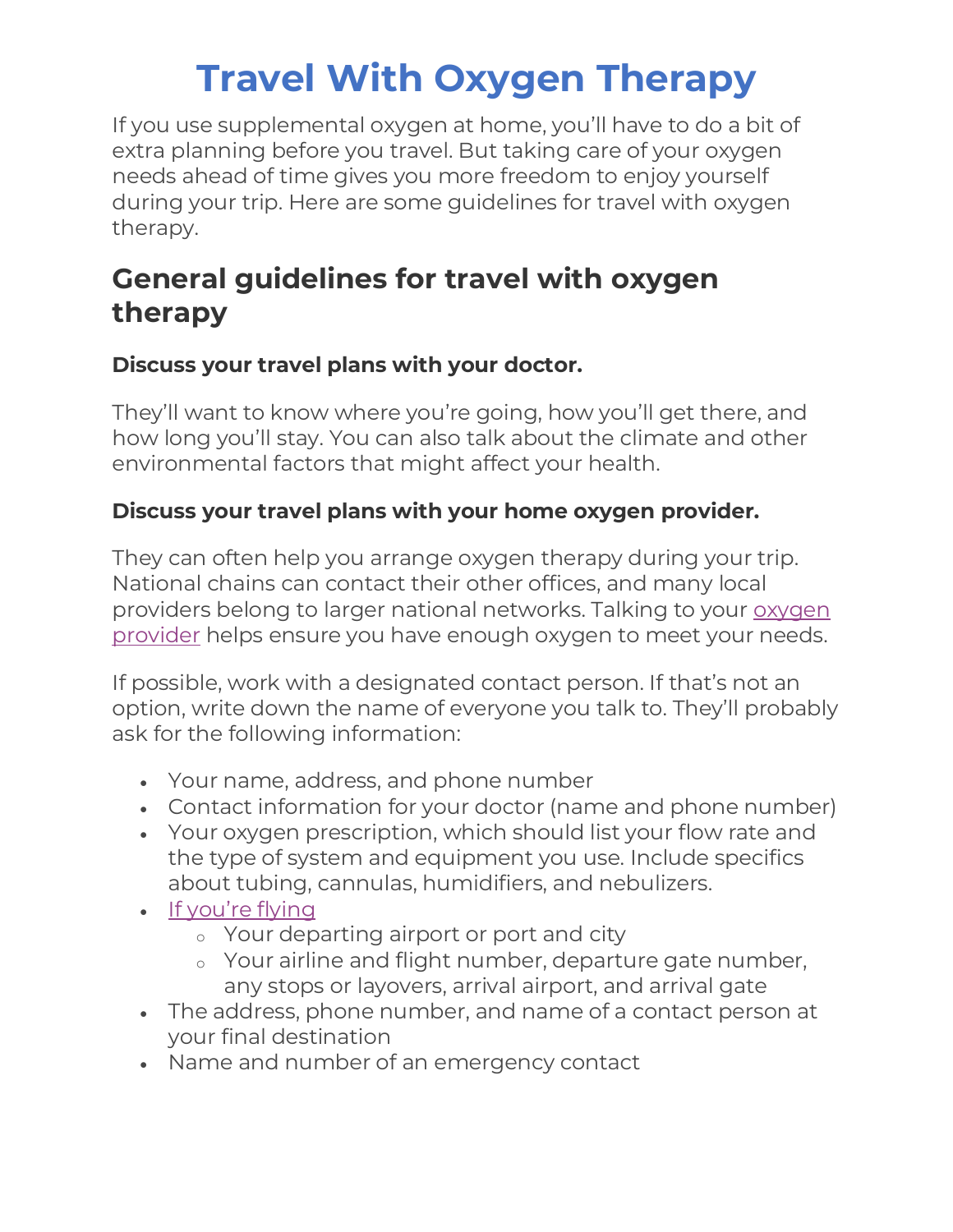Review the specifics for each part of your trip. If there are any issues, point them out, and make adjustments. Make sure you understand what to expect at every step.

### **See [Air Travel with Oxygen](https://www.alphanet.org/living-with-alpha-1/traveling-with-alpha-1/air-travel/)**

#### **Carry copies of your oxygen prescription.**

They should list usage details and flow rates. You can pack one copy into your suitcase and carry one with your travel documents.

### **Arrange for oxygen therapy at your hotel.**

If you need oxygen at your hotel, talk to the manager or concierge before your arrival. Let them know that your oxygen may arrive before you do. Find out where they'll store your oxygen and supplies until you check-in. You can also ask them to set your supplies up in your room ahead of time.

Next, talk to your oxygen supplier, to see if the manager or concierge can sign for the delivery. If not, you may be able to e-sign a delivery ticket and return it by email.

Be sure to know where the hotel will store your oxygen and related supplies if they arrive before your scheduled check-in time. You can also ask them to bring everything directly to your room.

### **Travel with oxygen — by train**

Train travel is an accessible, comfortable alternative to air travel. And it requires most of the same type of advanced planning if you use oxygen therapy.

Start by talking to your doctor and home oxygen provider about your travel plans. This helps ensure you have the oxygen you need at all times.

Amtrak can accommodate your oxygen therapy needs with a 12 hour notice. They don't require a prescription or a letter from your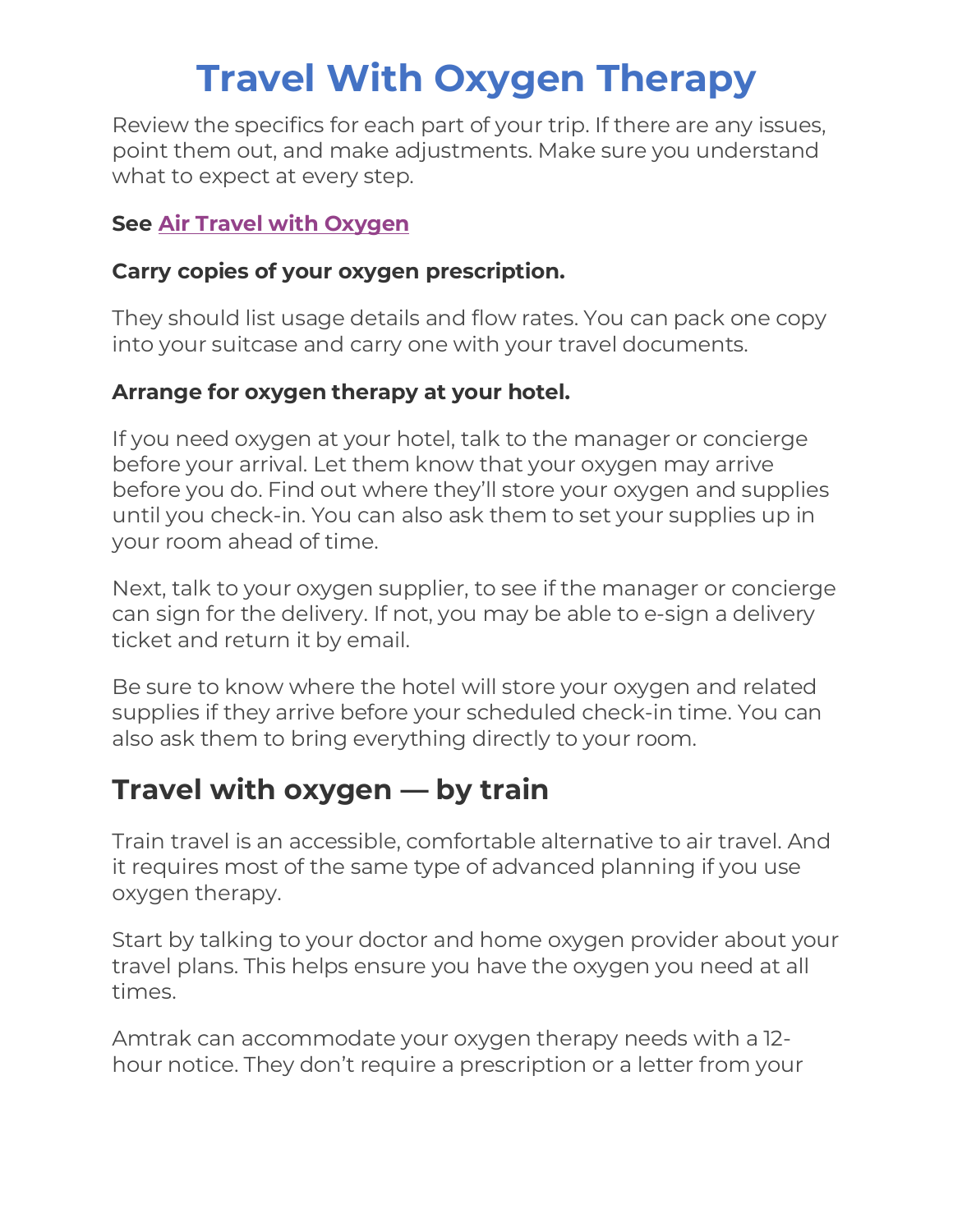doctor. But, carrying a copy is still a good idea, along with a brief medical history and a list of any medicine you take.

### **Using oxygen onboard the train**

Unlike air travel, you can use your own oxygen equipment on the train, as long as the total weight of all your tanks is less than 120 lbs. (54 kg). Within that 120 lb. limit, Amtrak allows:

- No more than 2 tanks, 50 lbs (22.7 kg) each
- No more than 6 tanks, 20 lbs (9 kg) each

And Amtrak doesn't charge you for bringing your oxygen onboard but does limit oxygen to certain trains. And you will need to call Amtrak for a reservation.

When you're traveling by train, make sure you bring:

- Enough oxygen for the entire length of your trip, plus about 20% extra.
- Enough batteries to run your concentrator for up to 12 hours.
- Extra supplies like tubing, cannulas, etc.
- A list of emergency phone numbers, including your oxygen provider.

You'll also want to make arrangements ahead of time if you'll need more oxygen at your final destination.

## **Travel with oxygen — cruises**

Cruises are another good travel option, as many cruise lines accept passengers with supplemental oxygen. They usually require 4-6 weeks advance notice, so the Special Services or Operations Departments can give their approval. And they'll ask for a letter from your doctor that includes:

- Approval for travel
- A brief medical history
- A current prescription for all medicine you take including oxygen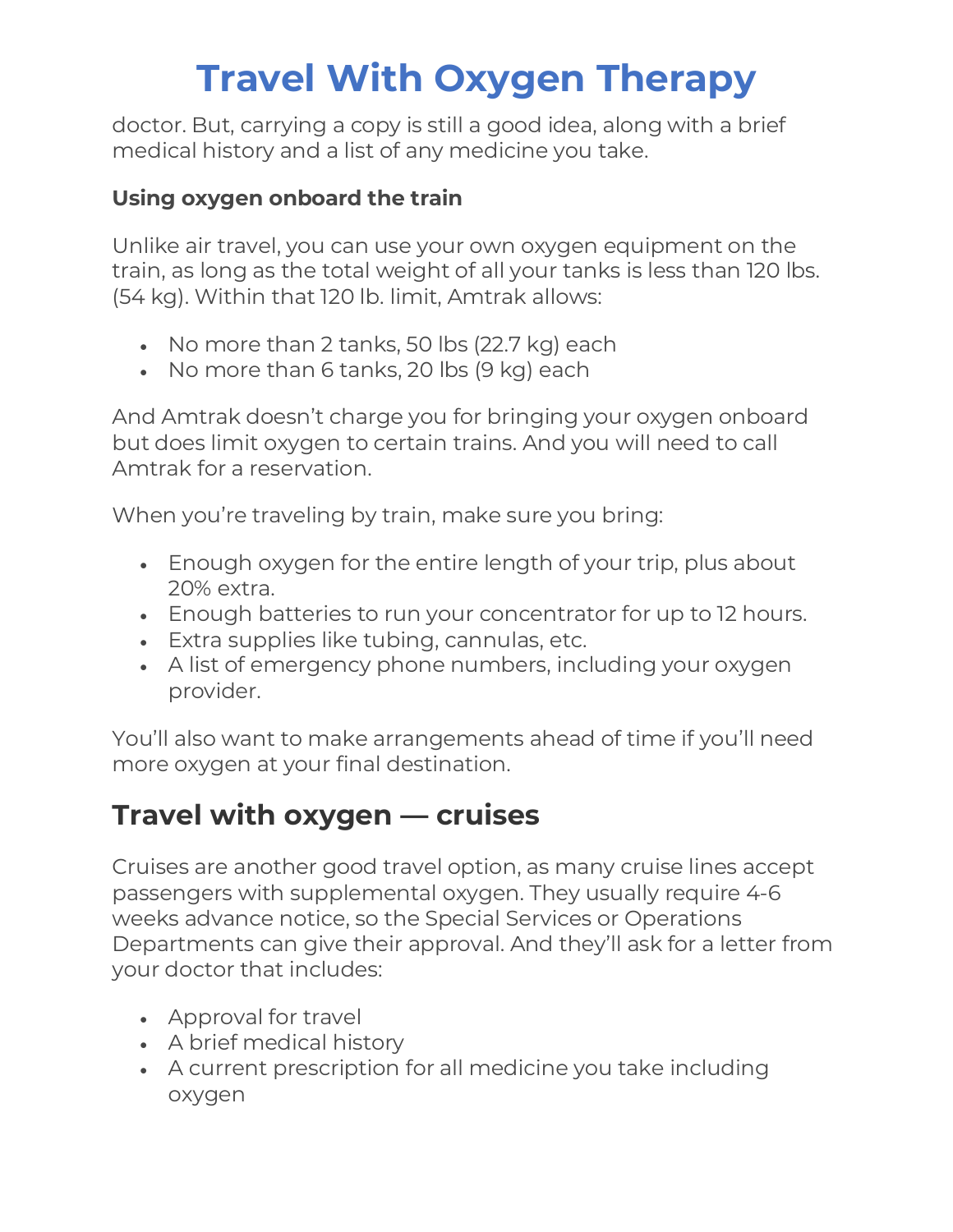### **Using oxygen onboard the ship**

Most passengers make arrangements with their suppliers to have their oxygen equipment delivered right to the cruise ship. Most cruise lines prefer liquid oxygen systems, but you should check with your cruise line before you travel.

You won't have to pay extra to use the onboard oxygen you bring for yourself. However, you will have to avoid all smoking areas.

### **Travel with oxygen — by car**

As with all other travel options, safe travel by car starts with talking to your doctor and your home oxygen supplier. Here are some other tips to keep you safe and comfortable:

### **Before you go**

- Map out your travel route and find places to fill your tanks along the way. (Your oxygen supplier may have local stores.)
- Avoid driving during peak rush hour, as pollution can trigger breathing problems.
- Consider traveling on scenic back roads to avoid traffic.
- During the summer months, use the air conditioner, and roll up your windows.
- If you're traveling to an area with known allergens, time your trip to avoid peak season.
- If you use supplemental oxygen, bring enough cylinders and tanks for your whole trip. And don't forget to factor in the effects of altitude.
- Make sure you have a supply of prescription medicines to last your whole trip.

### **Make sure your car is ready for the trip**

Common sense and good preparations go a long way when you're traveling by car — even if you don't use oxygen! Before you leave home, have your car serviced.

- Have the oil changed and assure all fluids are filled.
- Be sure the spare tire is inflated